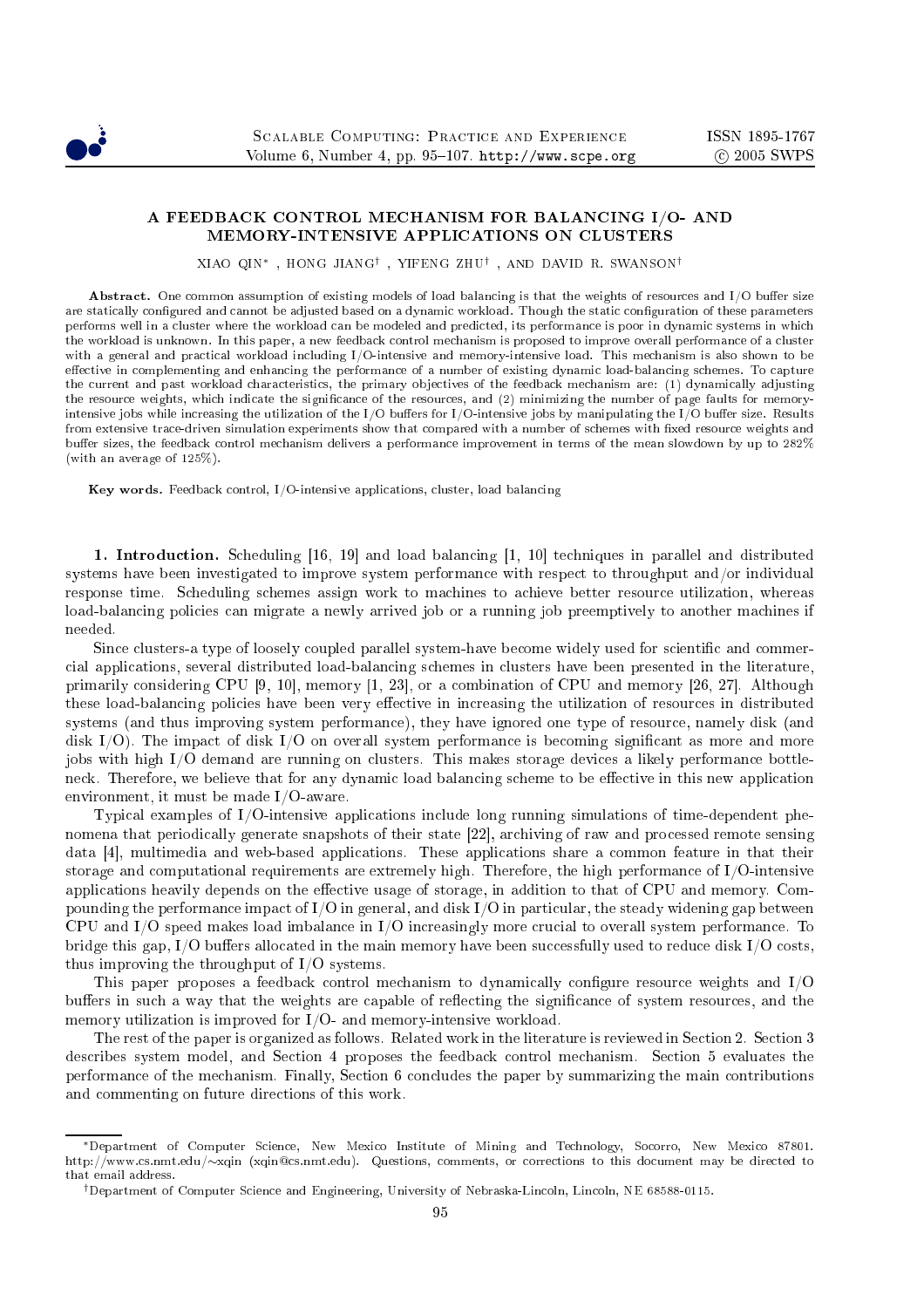2. Related Work. There exists a large base of excellent research related to distributed load balancing models, and to name just a few: sender or receiver-initiated diffusion  $[5, 24]$ , the gradient model  $[6, 13, 14]$ , and the hierarchical balancing model Pollak [24]. Eager et al. studied both receiver and sender initiated diffusion, and the results of their study showed that receiver-initiated policies are preferable at high system loads if the overheads of task transfer under the two policies are comparable [5]. The gradient model makes use of a gradient proximity map of underloaded pro
essors to guide the migration of tasks from overloaded to underloaded processors [6, 13, 14]. Underloaded nodes dynamically update the gradient proximity map, whereas overloaded nodes initiate task migrations. Pollark proposed a s
alable approa
h for dynami load balan
ing in large parallel and distributed systems on a multi-level control hierarchy [15]. The hierarchical scheme achieve significant performance gain due to the parallelism in the low level of the hierarchy and the possibility to aggregate information in the higher level of the control tree  $[15]$ .

The issue of distributed load balan
ing for CPU and memory resour
es has been extensively studied and reported in the literature. For example, Harchol-Balter et al. [9] proposed a CPU-based preemptive migration policy that was more effective than non-preemptive migration policies. Zhang et al. [27] focused on load sharing policies that consider both CPU and memory services among the nodes of a cluster. Throughout this paper, the CPU-memory-based load balancing policy presented in [27] will be referred to as CM. The simulation results show that the CM policy not only improves performance of memory-intensive jobs, but also maintains the same load sharing quality of the CPU-based policies for CPU-intensive jobs [27].

A large body of work an be found in the literature that addresses the issue of balan
ing the load of disk systems [11, 18]. Scheuermann et al. [18] studied two issues in parallel disk systems, namely striping and load balancing, and showed their relationship to response time and throughput. Lee et al. [11] proposed two file assignment algorithms that minimize the variance of the service time at each disk, in addition to balancing the load across all disks. Since the problem of balancing the utilizations across all disks is isomorphic to the multiprocessor scheduling problem [7], a greedy multiprocessor-scheduling algorithm, called LPT [8], can be applied to disk load balancing [11]. Thus, LPT greedily assigns a process to the processor with the lightest  $I/O$ load [11]. Throughout this paper, we refer to the approaches that directly apply LPT to  $I/O$  load balancing as the IO policy. The I/O load balancing policies in these studies have been shown to be effective in improving overall system performan
e by fully utilizing the available hard drives.

Very recently, three load balancing models, which consider I/O, CPU and memory resources simultaneously, were presented  $[21, 26]$ . In  $[21]$ , a dynamic load-balancing scheme, tailored for the specific requirements of the Question/Answer appli
ation, was proposed along with a performan
e analysis of the approa
h. Xiao et al. proposed effective load sharing strategies by minimizing both CPU idle time and the number of page faults in clusters [26].

However, the load-balancing models presented in [21, 26] are similar in the sense that the weights of system resources and buffer size are statically configured with a dynamical workload. In contrast, the new feedback control mechanism proposed in this study judiciously configures these parameters in accordance with the workload of the cluster. Trace-driven simulations show that, compared with the CM and IO policies, the proposed scheme with a feedback control mechanism significantly enhances the overall performance of a cluster system under both memory-intensive and I/O-intensive workload.

Some work has been done to make use of feedba
k ontrol me
hanisms in operating systems and distributed environments [12, 20]. For example, Steere et al. proposed a scheduling scheme that dynamically adjusts CPU allo
ation and period of threads using the feedba
k of an appli
ation's rates of progress with respe
t to its inputs and/or outputs [20]. Li and Nahrstedt studied a feedback control algorithm to support end-to-end QoS in a distributed environment [12]. However, the feedback controls of resource weights and buffer sizes have not been addressed in these works. In ontrast, this paper has presented the experimental results that verify the benefits of the proposed feedback control mechanism for both resource weights and buffer sizes in a highly dynami environment.

3. System Model. We consider the issue of feedback control method to improve the performance of load balan
ing s
hemes in a luster onne
ted by a high-speed network, where ea
h node not only maintains its individual job queue that holds jobs until they finish execution, but also perceives reasonably up-to-date global load information by periodically exchanging load status with other nodes. Jobs arrive at each node dynamically and independently, and share three main resour
es, namely, CPU, main memory, and disk I/O. It is assumed that a round-robin scheduling (time-sharing) is employed as the CPU scheduling policy [9, 27], and the disk of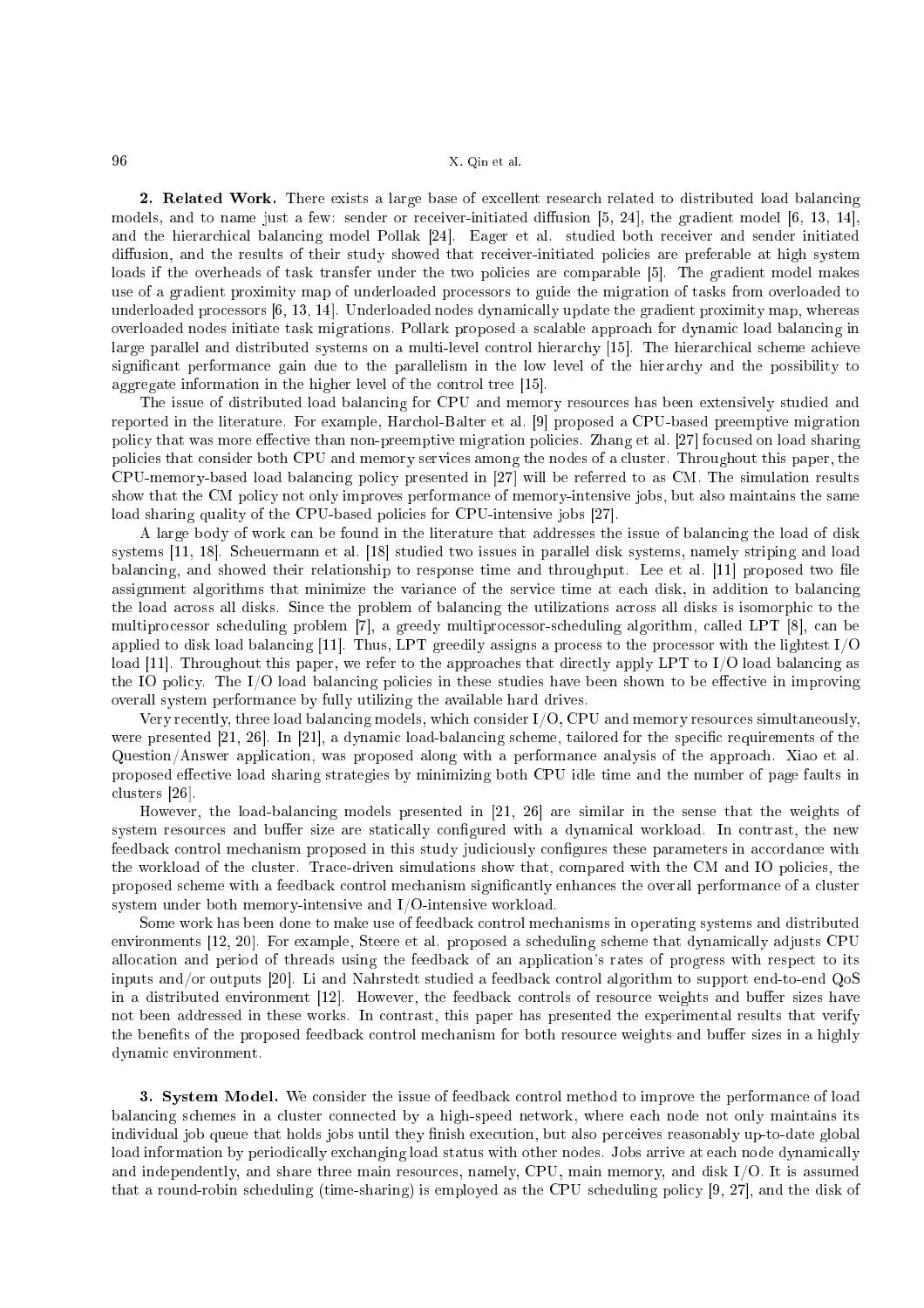each node is modeled as a single  $M/G/1$  queue [11]. Since jobs may be delayed because of waiting in queues (to share resources with other jobs) or being migrated to remote nodes, the slowdown imposed on a job  $u$  is defined as below,

$$
slowdown(u) = \frac{t_f(u) - t_a(u)}{t_{CPU}(u) + t_{IO}(u)}
$$
\n
$$
(3.1)
$$

where  $t_f(u)$  and  $t_a(u)$  are the finish and arrival times of the job, and  $t_{CPU}(u)$  and  $time_{IO}(u)$  are the times spent by job  $u$  on CPU and I/O, respectively, without any resource sharing.

In expression 3.1, the numerator corresponds to the total time the job spends running, accessing  $I/O$ . waiting, or migrating, and the denominator corresponds to the execution time for job u in a dedicated setting. The definition of slowdown is an extension of the one used in [9, 26, 27], where I/O access time is not considered.

For simplicity, we assume that all nodes are homogeneous, having identical computing power, memory capacity, and disk I/O performance characteristics. This simplifying assumption should not restrict the generality of the proposed model, be
ause if a luster is heterogeneous, the relative load of a given job imposed on a node with high processing capability is less than that imposed on a node with low performance. The proposed scheme may be extended to handle heterogeneous system by in
orporating a simple onversion me
hanism for relative  $load [16]$ .

We also assume the network in our model is fully connected and homogenous in the sense that communication delay between any pair of nodes is the same. This simplification of the network is commonly used in many load-balancing models [9, 26, 27]. Additionally, we assume that the input data of each job has been stored on the local disk of the node to which the job is submitted. This assumption is conservative in nature, since we ondu
ted an experiment to show that, under I/O-intensive workload, the performan
e of the proposed s
hemes with such assumption is approximately  $10\%$  less effective than that of the schemes without it.

For a newly arrived job  $u$  at a node  $i$ , load balancing schemes attempt to ship it to a remote node with the lightest load if node  $i$  is heavily loaded, otherwise job  $u$  is admitted into node  $i$  and executed locally. To avoid useless migration that may potentially degrade the system performan
e, the load balan
ing s
hemes onsider transferring a job only if the load dis
repan
y between the sour
e node and the destination node is greater than the load of the newly arrived job plus the migration cost, therefore guaranteeing that each migration improves the expe
ted slowdown of the job. If an appropriate andidate remote node is not available or the migration is evaluated to be useless, the load balancing schemes will not initiate the job migration.

#### 4. Adaptive Load Balan
ing S
heme.

4.1. Weighted Average Load-balancing Scheme. In this section, we present WAL, a weighted average load-balancing scheme. Each job is described by its requirements for CPU, memory, and I/O, which are measured by the number of jobs running in the nodes, Mbytes, and number of disk accesses per ms, respectively. For a newly arrived job u at a node i, the WAL-FC scheme balances the system load in the following five steps.

- 1. First, the load of node i is updated by adding job  $u$ 's load, assigning the newborn job to the local node.
- 2. Se
ond, a migration is to be initiated if node i's load is overloaded. Node i is overloaded, if: (1) its load is the highest; and (2) the ratio between its load and the average load across the system is greater than a threshold, which is set to 1.25 in our experiments. This optimal value, which is consistent with the result reported in  $[25]$ , is obtained from an experiment where the threshold is varied from 1.0 to 2.0.
- 3. Third, a candidate node  $j$  with the lowest load is chosen. In the case where there are more than two nodes with the lowest load, we randomly sele
t one node to break the tie. If a andidate node is not available, WAL-FC will be terminated and no migration will be arried out.
- 4. Fourth, WAL-FC determines if job  $u$  is eligible for migration. A job is eligible for migration if its migration is able to potentially redu
e the job's slowdown.
- 5. Finally, job u is migrated to the remote node j, and the load of nodes i and j is updated in accordance with job u's load.

WAL-FC calculates the weighted average load index in the first step. The load index of each node  $i$  is defined as the weighted average of CPU and  $I/O$  load, thus:

$$
load(i) = W_{CPU} \times load_{CPU}(i) + W_{IO} \times load_{IO}(i),
$$
\n(4.1)

where load<sub>CPU</sub>(i) is CPU load defined as the number of running jobs and load<sub>IO</sub>(i) is the I/O load defined as the summation of the individual implicit and explicit  $I/O$  load contributed by jobs assigned to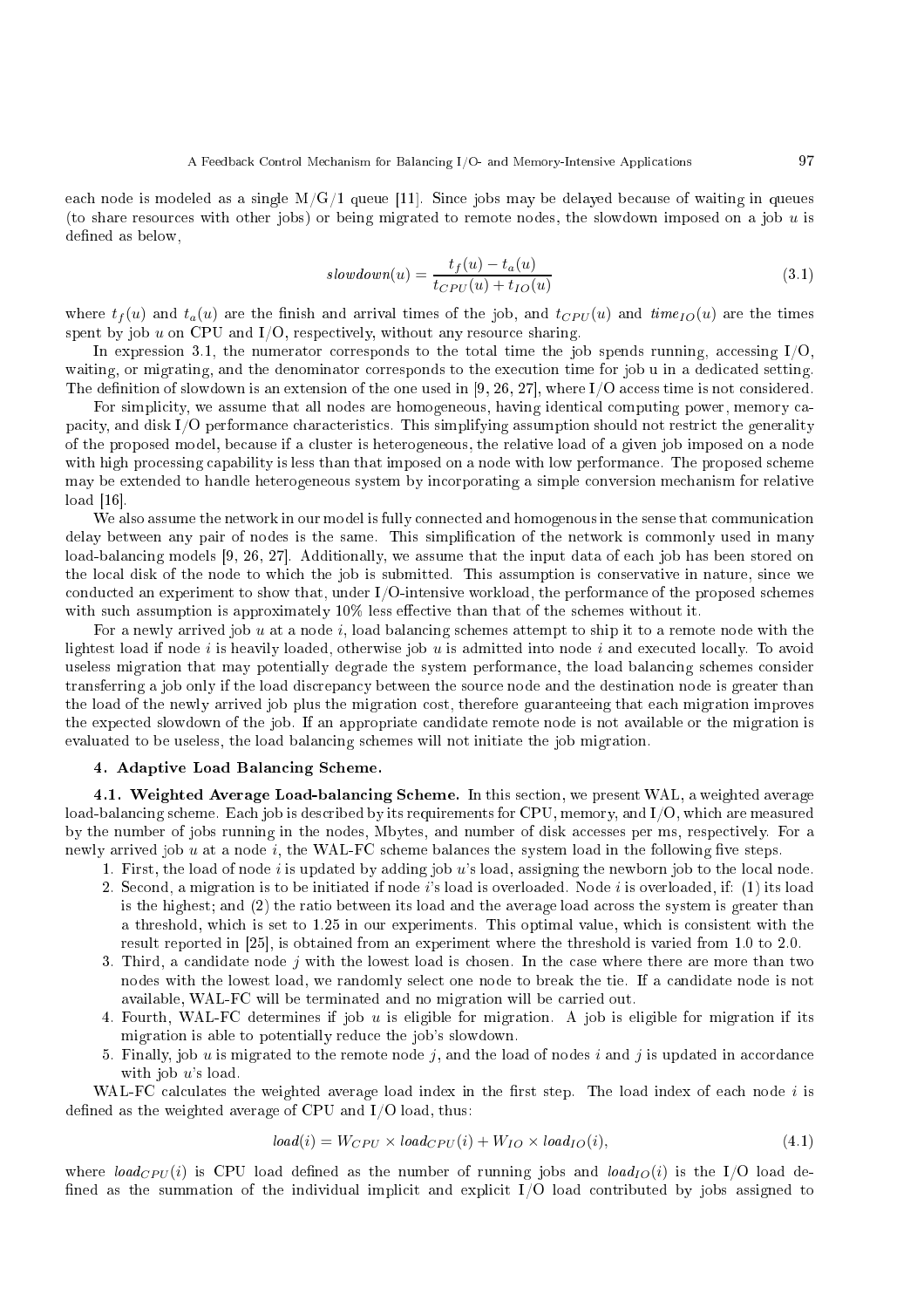node *i*.  $W_{CPU}$  and  $W_{IO}$  are resource weights used to indicate the significance of the corresponding resour
e.

It is noted that the memory load is expressed by the implicit I/O load imposed by page faults. Let  $l_{page}(i, u)$ and  $l_{IO}(i, u)$  denote the implicit and explicit I/O load of job u assigned to node i, respectively.  $load_{IO}(i)$  can be defined by equation 4.2, where  $M_i$  is a set of jobs running on node  $i$ :

$$
load_{IO}(i) = \sum_{u \in M_i} l_{page}(i, u) + \sum_{u \in M_i} l_{IO}(i, u).
$$
\n(4.2)

Let  $r_{MEM}(u)$  denote the memory space requested by job u, and  $n_{MEM}(i)$  represent the memory space in bytes that is available to all jobs running on node i. It is to be noted that the memory space,  $n_{MEM}(i)$ , can be configured in accordance with the buffer size that is adaptively tuned by the feedback control mechanism proposed in Se
tion 4.2. When the node's available memory spa
e is larger than or equal to the memory demand, there is no implicit I/O load imposed on the disk. Conversely, when the memory space of a node is unable to meet the memory requirements of the jobs, the node encounters a large number of page faults, leading to a high implicit  $I/O$  load. Implicit  $I/O$  load depends on three factors, namely, the available user memory space, the page fault rate, and the memory space requested by the jobs assigned to node i. More precisely,  $l_{paq}e(i, u)$  can be defined as follows, where  $\mu_i$  denotes the page fault rate of the node, and load $_{MEM}(i)$  is the memory load denoted as the sum of the memory requirements of the jobs running on node i.

$$
l_{page}(i, u) = \begin{cases} 0 & \text{if } load_{MEM}(i) \le n_{MEM}(i), \\ \frac{\mu_i \times \sum_{v \in M_i} r_{MEM}(v)}{n_{MEM}(i)} & \text{otherwise.} \end{cases}
$$
(4.3)

 $l_{IO}(i, u)$  in Equation 4.2 is a function of I/O access rate, denoted  $\lambda_u$ ), and I/O buffer hit rate  $h(i, u)$  that will be discussed in Section 4.1. Thus,  $l_{IO}(i, u)$  is approximated by the following expression:

$$
l_{IO}(i, u) = \lambda_u \times (1 - h(i, u)).
$$
\n
$$
(4.4)
$$

In what follows, we quantitatively determine whether a job is eligible for migration. When a job  $u$  is assigned to node i, its expected response time  $r(i, u)$  can be computed in Equation 4.5.

$$
r(i, u) = t_u \times E(L_i) + t_u \times \lambda_u \times E(s_{disk}^i + \frac{\Lambda_{disk}^i \times E((s_{disk}^i)^2)}{2(1 - \rho_{disk}^i)}),
$$
\n(4.5)

where  $t_u$  and  $\lambda_u$  are the computation time and I/O access rate of job u, respectively.  $E(s_{disk}^i)$  and  $E((s_{disk}^i)^2)$ are the mean and mean-square I/O service time in node i, and  $\rho_{disk}^i$  is the utilization of the disk in node i.  $E(L_i)$  represents the mean CPU queue length  $L_i$ , and  $\Lambda_{disk}^i$  denotes the aggregate I/O access rate in node i. Sin
e the expe
ted response time of an eligible migrant on the sour
e node has to be greater than the sum of its expected response time on the destination node and the migration cost, job  $u$  is eligible for migration if:

$$
r(i, u) > r(j, u) + c_u,\tag{4.6}
$$

where j represents a destination node, and  $c<sub>u</sub>$  is the migration cost (time) modeled as follows,

$$
c_u = e + d_u \times (\frac{1}{b_{net}^{ij}} + \frac{1}{b_{disk}^{i}} + \frac{1}{b_{disk}^{j}}),
$$
\n(4.7)

where e is the fixed cost of migrating the job and loading it into the memory on another node,  $b_{net}^{ij}$  denotes the available bandwidth of the network link between node i and j,  $b_{disk}^i$  is the available disk bandwidth in node i. In practice,  $b_{net}^{ij}$  and  $b_{disk}^j$  can be measured by a performance monitor [3]. Accordingly, the simulator discussed in Section 5 estimates  $b_{net}^{ij}$  and  $b_{disk}^j$  by storing the most recent values of the disk and network bandwidth.  $d_u$ represents the amount of data initially stored on disk to be processed by job  $u$ . Thus, the second term on the right hand side of Equation 4.7 represents the migration time spent on transmitting data over the network and on accessing source and destination disks.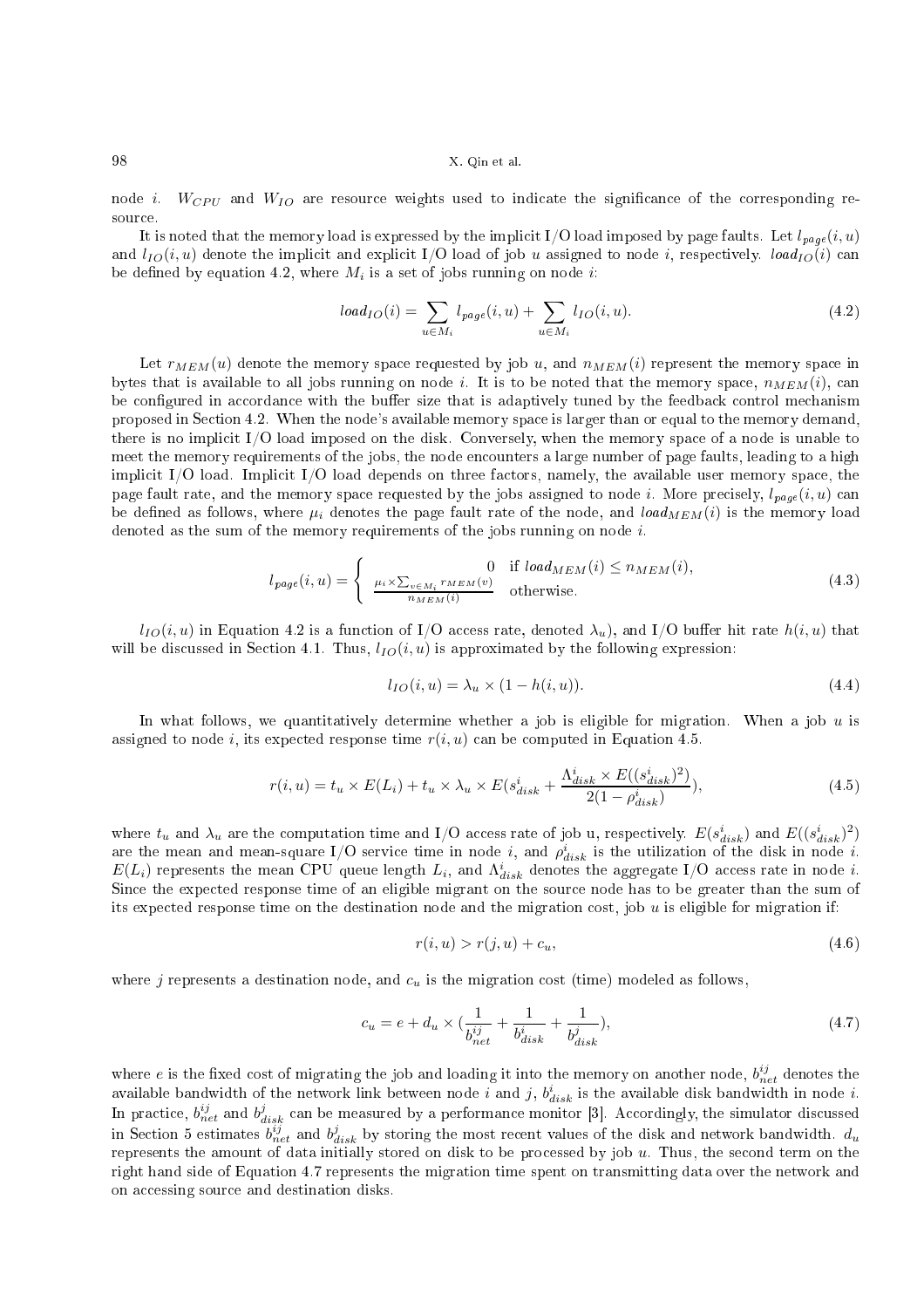4.2. Problem Des
ription and Examples. The feedba
k ontrol me
hanism that aims at minimizing the mean slowdown focuses on adjusting the resource weights and the buffer sizes. To help describe the problem of fixed resource weights and  $I/O$  buffer sizes, we first present the following examples that motivate the proposed solution to improve the system performan
e.

Assume a cluster with six identical nodes  $[9, 17, 26, 27]$ , to which the IO load-balancing policy is applied. The average page-fault rate and  $I/O$  access rate are chosen to be 2.0 No./ms (Number/Millisecond) and 2.8 No./ms, respe
tively. The total memory size for ea
h node is 640 Mbyte, and other parameters of the luster are given in Section 5.1. We modified the traces used in [9, 27], adding a randomly generated I/O access rate to each job. The traces used in [9] have been collected from one workstation on six different time intervals. In the tra
es used in our experiments, the CPU and memory demands remain un
hanged, and the memory demand of each job is chosen based on a Pareto distribution with the mean size of 4 Mbytes [27].

To evaluate the impact of resource weights (see Equation 4.1) on the system performance, we conducted a simulation experiment where the resource weights were statically set. Figure 4.1 plots the relationship between the resource weight of I/O and the mean slowdown experienced by all the jobs in the trace. The result indicates that the mean slowdown consistently decreases as the I/O resource weight increases from 0 to 1 with increments of 0.2. We attributed this observation to the fact that, under I/O-intensive workload conditions, the I/O resource weight with a high value is able to accurately reflect the significance of the disk I/O resources in the system.





FIG. 4.1. Mean slowdowns as a function of the  $I/O$  resour
e weight. Average page-fault rate = 2.0No./ms, average  $I/O$  access rate = 2.8 No./ms.

FIG. 4.2. Mean slowdowns as a function of the buffer size. Average page-fault rate is 5.0 No./ms, average  $I/O$  access rate is 2.3No./ms

The memory of each node is divided into two portions, with one serving as I/O buffer and the other being used to store working sets of running jobs. Without loss of generality, we assume that the buffer sizes of six nodes are identical. We conducted a second experiment, in which the buffer sizes were statically configured. Figure 4.2 shows the buffer size chosen in the experiment and the corresponding mean slowdowns obtained from the simulator.

The curve in Figure 4.2 reveals that the buffer size has a large effect on the mean slowdowns of the IO-aware policy. When buffer size is smaller than 210 MByte, the slowdown decreases with the increasing value of the buffer size. In contrast, the slowdown increases as the buffer size increases if the buffer size is greater than 210 MByte. Optimally, the mean slowdown of this given workload reaches the minimum value when buffer size is  $210$  MByte. A large buffer size results in a high buffer hit rate and reduces I/O processing time, thereby causing a positive effect on the performance. On the other hand, given a fixed value of the total available main memory size, a larger buffer size implies a smaller the amount of memory used to store the working sets of running jobs, which in turn leads to a larger number of page faults. In general, a large buffer size may introduce both positive and negative effect on the mean slowdown at the same time, and the overall performance depends on the resultant effect.

Although the static configuration of resource weights and buffer sizes is an approach to tuning the performance of clusters where workload conditions can be modeled and predicted, this approach performs poorly and inefficiently for highly dynamic environments where workloads are unknown at compile time. Therefore, a feedback control algorithm is developed in this study to adaptively configure resource weights and buffer sizes.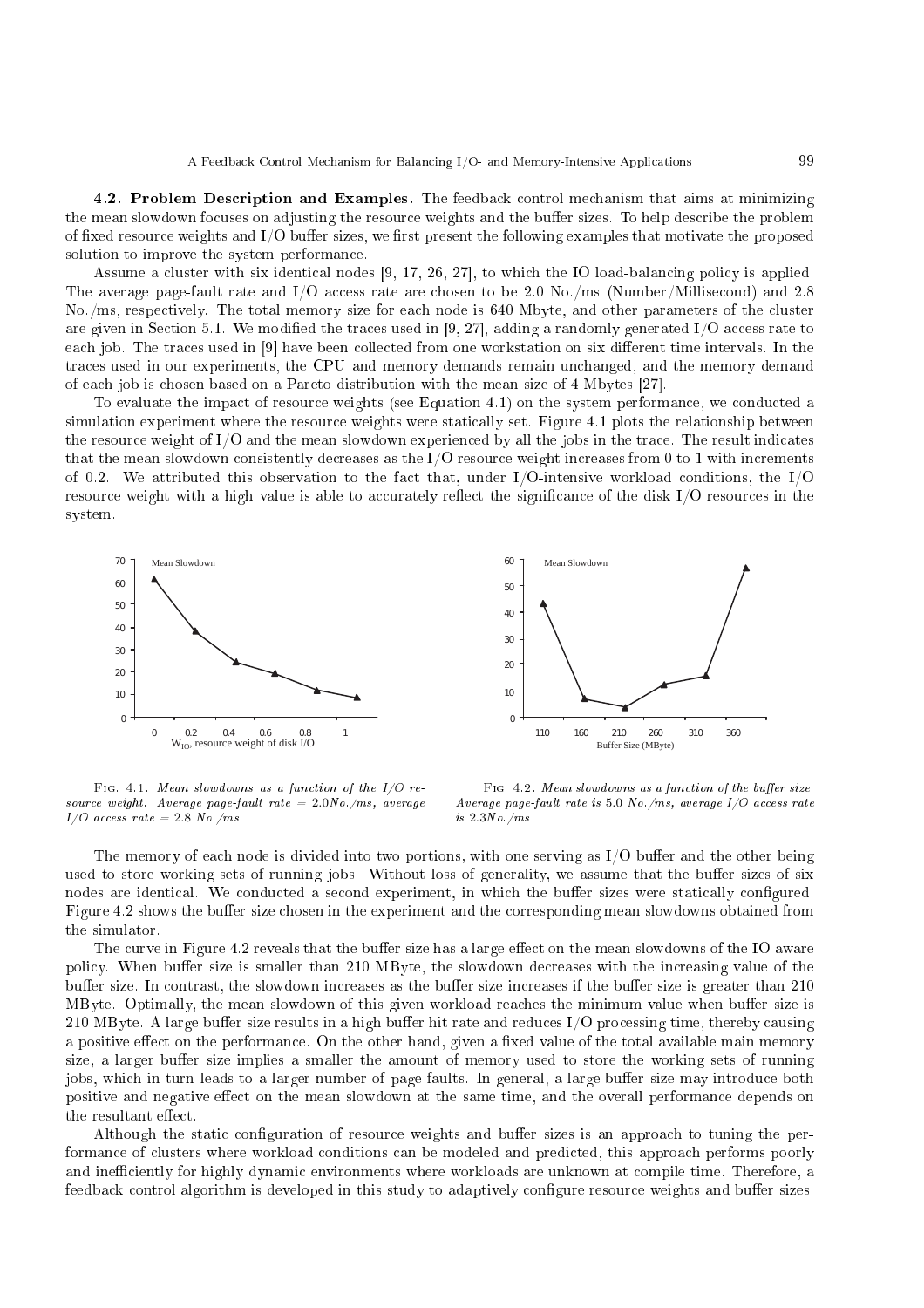4.3. A Feedback Control Mechanism. The high level view of the architecture for the feedback control mechanism is presented in Figure 4.3, where the architecture comprises a load-balancing scheme, a resourcessharing controller, and a feedback controller. The resource-sharing controller consists of a CPU scheduler, a memory allo
ator and an I/O ontroller. The slowdown of a newly ompleted job and the history slowdowns are fed back to the feedback controller, which then determines the required control action  $\Delta W_{IO}$  and  $\Delta \text{bufsize}$ .  $\Delta W_{IO} > 0$  means the IO-weight needs to be increased, and otherwise the IO-weight should be decreased. Since the sum of  $W_{CPU}$  and  $W_{IO}$  is 1, the control action  $\Delta W_{CPU}$  can be obtained accordingly. Similarly,  $\Delta bufsize > 0$ means the buffer size needs to be increased, and otherwise the buffer size is to be decreased.



Fig. 4.3. Architecture of the feedback control mechanism

The first goal of the feedback controller is to manipulate the resource weights in a way that makes it possible to minimize the mean slowdown of jobs. The system model for an open loop balan
er is approximately given by the following equation,

$$
slowdown(z) = -wg(L)W_{IO}(z) + wd(L),
$$
\n(4.8)

where  $wg(L)$  and  $wd(L)$  are the gain factor and disturbance factor of the I/O resource weight under workload L, respectively. The values of wg and wd largely depend on workload conditions and the applied load-balancing policy. Thus, wg and wd can be obtained based on simulation models for open-loop load balancers. The control rule for the resour
e weight is formally modeled below,

$$
\Delta W_{IO,u} = G_w (1 - \frac{\overline{S_u}}{\overline{S_{u-1}}}) \frac{\Delta W_{IO,u-1}}{|\Delta W_{IO,u-1}|},
$$
\n(4.9)

$$
W_{IO,u} = W_{IO,u-1} + \Delta W_{IO},\tag{4.10}
$$

where  $\Delta W_{IO,u}$  is the control action,  $\overline{S_u}$  denotes the average slowdown,  $\frac{\Delta W_{IO,u-1}}{\Delta W_{IO,u-1}}$  $|\Delta W_{IO,u-1}|$  indicates whether the previous control action has increased or decreased the resource weight, and  $G_w$  denotes the controller gain for the I/O resource weight. In the experiments presented shortly in the next section,  $G_w$  is tuned to be 0.5 for better performance. Let  $W_{IO,u}$  be the resource weight upon the arrival of job at the system, the resource weight will be updated to  $W_{IO,u-1} + \Delta W_{IO}$ . Without loss of generality, we make use of a linear model to capture the characteristics of varying workload conditions. The model is given by the following equation,

$$
slowdown(z) = -wg_0(L)W_{IO}(z) + wd_0 + \Delta wd,
$$
\n(4.11)

The feedba
k ontroller attempts to manipulate the resour
e weights in the following three steps. First, when a job u is accomplished, the controller calculates the slowdown  $s_u$  of this newly completed job, Second,  $s_u$  is stored in the slowdown history table, and the average slowdown  $S_u$  is computed accordingly. Note that  $\overline{S_u}$  reflects a specific pattern of the recent slowdowns in the dynamic workload. The table size is a tunable parameter, and the oldest slowdown will be replaced by the latest one if the history table overflows. In our simulation model presented in Section 5.1, the history table size is fixed to 50. Finally, the controller generates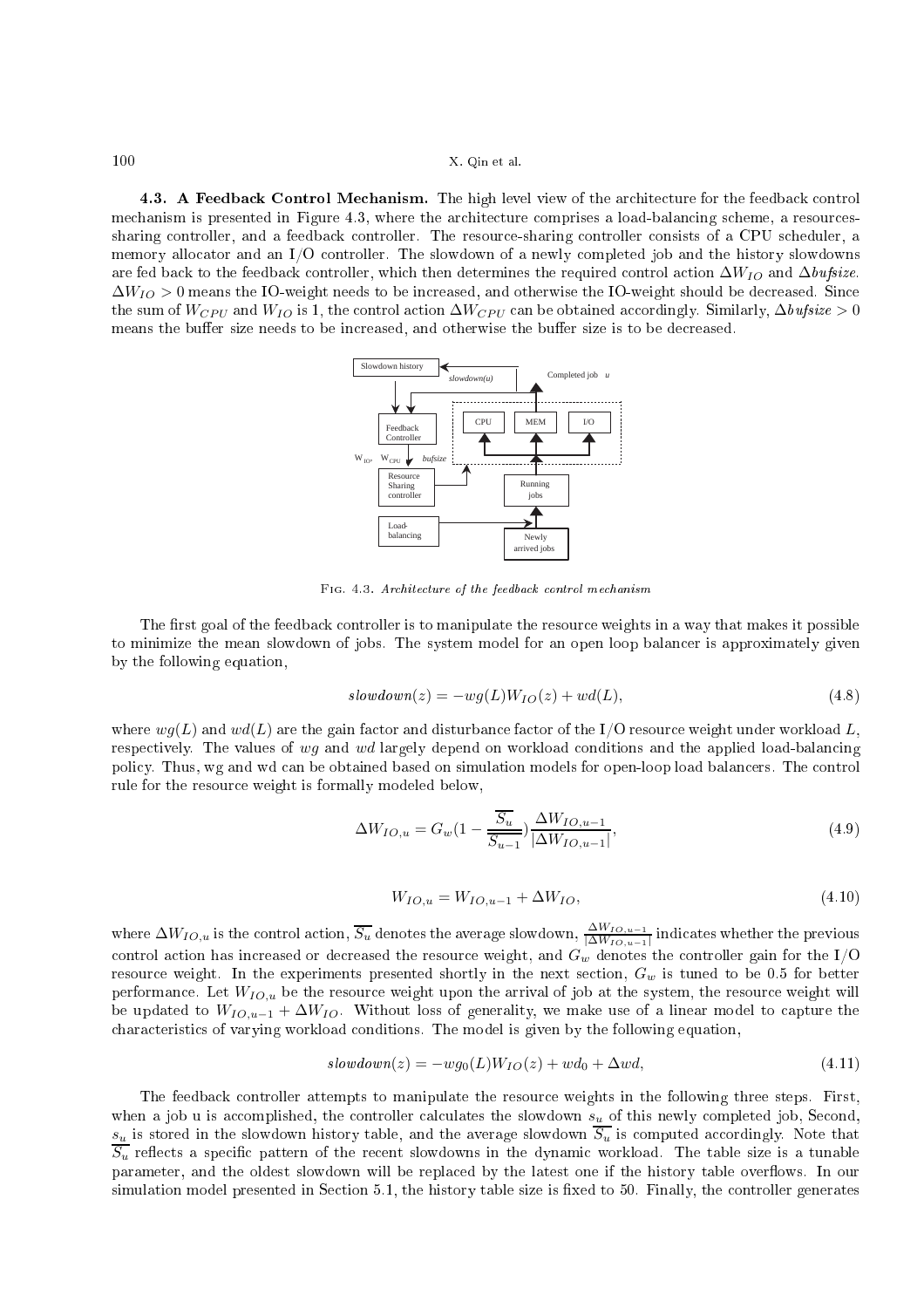control actions  $\Delta W_{IO,u}$  and  $\Delta W_{CPU,u}$ , which are based on the previous control action along with the comparison between  $\overline{S_u}$  and  $\overline{S_{u-1}}$ . More precisely, the performance is regarded to be improved by the previous control action if  $\overline{S_{u-1}} > \overline{S_u}$ , therefore the controller continues increasing  $W_{IO}$  if it has been increased by the previous control action, otherwise  $W_{IO}$  is decreased. Similarly,  $\overline{S_{u-1}} < \overline{S_u}$  means that the performance has been worsened since the latest control action, suggesting that  $W_{IO}$  has to be increased if the previous control action has reduced  $W_{IO}$ , and vice versa.

Besides configuring the weights, the second goal of the feedback control mechanism is to dynamically set the buffer size of each node based on the unpredictable workload. The mechanism is aiming at improving buffer utilizations and reducing the number of page faults by maintaining an effective usage of memory space for running jobs and their data.

We can derive the slowdown based on a model that captures the correlation between the buffer size and the slowdown. For simplicity, the model can be constructed as follows,

$$
slowdown(z) = -bg(L) \text{butsize}(z) + bd(L), \tag{4.12}
$$

where  $bg(L)$  and  $bd(L)$  are the buffer size gain factor and disturbance factor under workload L, respectively. The control rule for buffer sizes is formulated as,

$$
\Delta \text{bufsize}_u = G_b(\overline{S_{u-1}} - \overline{S_u}) \frac{\Delta \text{bufsize}_{u-1}}{|\Delta \text{bufsize}_{u-1}|},\tag{4.13}
$$

where  $\Delta \text{bufsize}_{u}$  is the control action,  $\frac{\Delta \text{bufsize}_{u-1}}{|\Delta \text{bufsize}_{u-1}|}$  indicates whether the previous control action has increased or decreased the resource weight, and  $C_b$  denotes the controller gain.  $G_w$  is tuned to be 0.5 in order to deliver better performance. Let  $\textit{bufsize}_{u-1}$  be the current buffer size, the buffer size is calculated as  $\textit{bufsize}_{u}$  =  $\mathit{bufsize}_{u-1}+\Delta\mathit{bufsize}_u.$ 

As can be seen from 4.3, the feedback control generates control action  $\Delta \text{bufsize}$  in addition to  $\Delta W_{CPU}$  and  $\Delta W_{IO}$ . The adaptive buffer size makes noticeable impacts on both the memory allocator and I/O controller, which in turn affect the overall performance (See Figure 4.2). The feedback controller generates a control action  $\Delta \text{}_{\text{infinite}}$  based on the previous control action along with the comparison between  $\overline{S_u}$  and  $\overline{S_{u-1}}$ . Specifically,  $\overline{S_{u-1}} > \overline{S_u}$ , means the performance is improved by the previous control action, thereby increasing the buffer size if it has been increased by the previous control action, otherwise the buffer size is reduced. Likewise,  $\overline{S_{u-1}} < \overline{S_u}$ , indicates that the latest buffer control action leads to a worse performance, implying that the buffer size has to be increased if the previous control action has reduced the buffer size, otherwise the controller decreases the buffer size.

The extra time spent in performing feedback control is negligible and, therefore, the overhead introduced by the feedback control mechanism is ignored in our simulation experiments. The reason is because the complexity of the me
hanism is low, and it takes a onstant time to make a feedba
k ontrol de
ision.

5. Experiments and Results. To evaluate the performance of the proposed load-balancing scheme with a feedback control mechanism, we have conducted a trace-driven simulation, in which the performance metric used is slowdown that is defined earlier in section 3. We have evaluated the performance of the following load-balancing policies:

- 1. CM: the CPU-memory-based load-balancing policy [27] without using buffer feedback controller. If the memory is imbalanced, CM assigns the newly arrived job to the node that has the least accumulated memory load. When CPU load is imbalance and memory load is well balanced, CM attempts to balance CPU load.
- 2. IO: the IO-based policy [11] without using the feedback control mechanism. The IO policy uses a load index that represents only the  $I/O$  load. For a job arriving in node i, the IO scheme greedily assigns the job to the node that has the least accumulated  $I/O$  load.
- 3. WAL: the Weighted Average Load-balancing scheme without the feedback controller [21].
- 4. WAL-FC: the Weighted Average Load-balancing scheme with the feedback control mechanism.
- 5. NLB: The non-load-balan
ing poli
y without using the feedba
k ontroller.

5.1. Simulation Model. Before presenting the empirical results, the trace-driven simulation model and the workload are presented.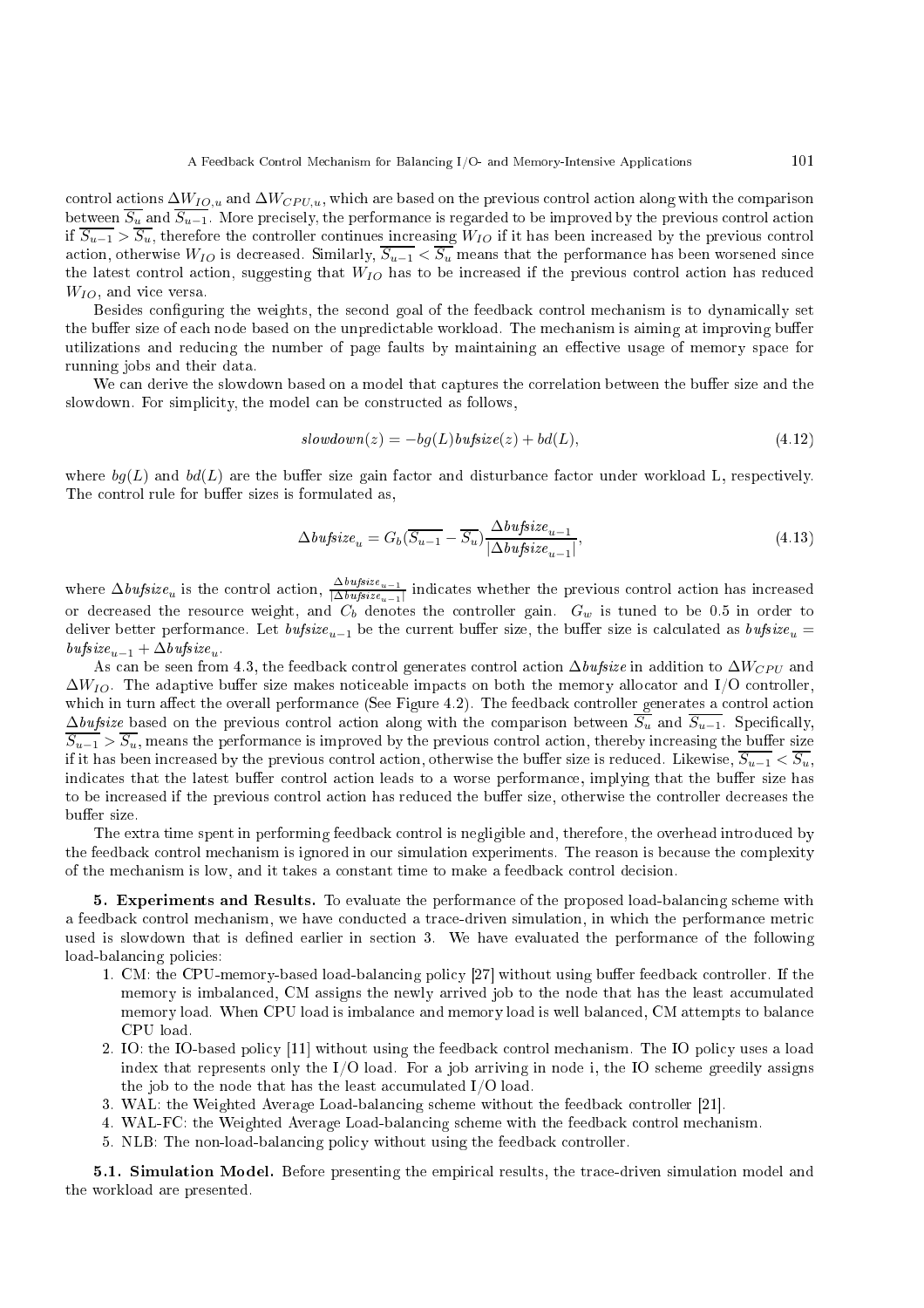To study dynamic load balancing, Harchol-Balter and Downey [9] implemented a trace-driven simulator for a distributed system with 6 nodes in which round-robin scheduling is employed. The load balancing policy studied in that simulator is CPU-based. Zhang et. al [27] extended the simulator, incorporating memory recourses into the simulation system. Based on the simulator presented in [27], our simulator incorporates the following new features: (1) The above polices are implemented in the simulator. (2) The interconnect is assumed to be a fully connected network. (3) A simple disk model is added into the simulator. (4) An I/O buffer model, which will be presented shortly in this section, is implemented on top of the disk model. The traces used in the simulation are modified from  $[9][27]$ , and it is assumed that the I/O access rate is randomly chosen in accordance with a uniform distribution. We assume that the I/O access rate of each job is independent of the job's memory space requirement and CPU service time. Although this simplification deflates any correlations between  $I/O$  requirement and other job characteristics, we can examine the impact of  $I/O$  requirement on system performance by configuring the mean  $I/O$  access rate as a workload parameter.

The simulated system is configured with parameters listed in Table 5.1. The parameters for CPU, memory, disks, and network are chosen in such a way that they resemble a typical cluster of the current day.

Table 5.1 Data Characteristics

| Parameters          | Value     | Parameters              | Value            |
|---------------------|-----------|-------------------------|------------------|
| CPU Speed           | 800 MIPS  | Page Fault Service Time | $8.1 \text{ ms}$ |
| RAM Size            | 640 MByte | Seek and Rotation time  | $8.0 \text{ ms}$ |
| Initial Buffer Size | 160 MByte | Disk Transfer Rate      | 40MB/Sec.        |
| Context switch time | $0.1$ ms  | Network Bandwidth       | 1Gbps            |

Disk accesses of each job are modeled as a Poisson process. Data sizes  $d_u^{RW}$  of the I/O requests in job  $u$ are randomly generated based on a Gamma distribution with the mean size of 250 KByte and the standard deviation of 50 Kbyte. The sizes chosen in this way reflect typical data characteristics for MPEG-1 data [2], which is retrieved by many multimedia applications.

Since buffer can be used to reduce the disk  $I/O$  access frequency (See Equation 4.4), we approximately model the buffer hit probability of  $I/O$  access for job u running on node i by the following formula:

$$
h(i, u) = \begin{cases} \frac{r_u}{r_u + 1} & \text{if } d_{buf}(i, u) \ge d_{data}(u),\\ \frac{r_u}{r_u + 1} \times \frac{d_{buf}(i, u)}{d_{data}(u)} & \text{otherwise,} \end{cases} \tag{5.1}
$$

where  $r_u$  is the data re-access rate,  $d_{buf}(i, u)$  is the buffer size allocated to job u, and  $d_{data}(u)$  is the amount of data job u retrieves from or stored to the disk, given a buffer with infinite size.  $I/O$  buffer in a node is a resource shared by multiple jobs in the node, and the buffer size a job can obtain in node i at run time heavily depends on the jobs' access patterns, characterized by  $I/O$  access rate and average data size of  $I/O$  accesses.  $d_{data}(u)$  linearly depends on access rate, computation time and average data size of I/O accesses  $d_u^{RW}$ , and  $d_{data}(u)$  is inversely proportional to I/O re-access rate.  $d_{buf}(i, u)$  and  $d_{data}(u)$  are estimated using the following two equations:

$$
d_{buf}(i,u) = \frac{\lambda_u d_u^{RW} d_{buf}(i)}{\sum_{k \in M_i} \lambda_k d_u^{RW}},\tag{5.2}
$$

$$
d_{data}(u) = \frac{\lambda_u t_u d_u^{RW}}{r_u + 1}.
$$
\n
$$
(5.3)
$$

From Equations 5.1, 5.2 and 5.3, hit rate  $h(i, u)$  becomes:

$$
h(i, u) = \begin{cases} \frac{r_u}{r_u + 1} & \text{if } d_{buf}(i, u) \ge d_{data}(u),\\ \frac{r_u d_{buf}(i)}{t_u \sum_{j \in M_i} \lambda_j d_j^{RW}} & \text{otherwise.} \end{cases}
$$
(5.4)

Figure 5.1 shows the effects of buffer size on the buffer hit probabilities of the NLB, CM and IO policies. When buffer size is smaller than 150 Mbyte, the buffer hit probability increases almost linearly with the buffer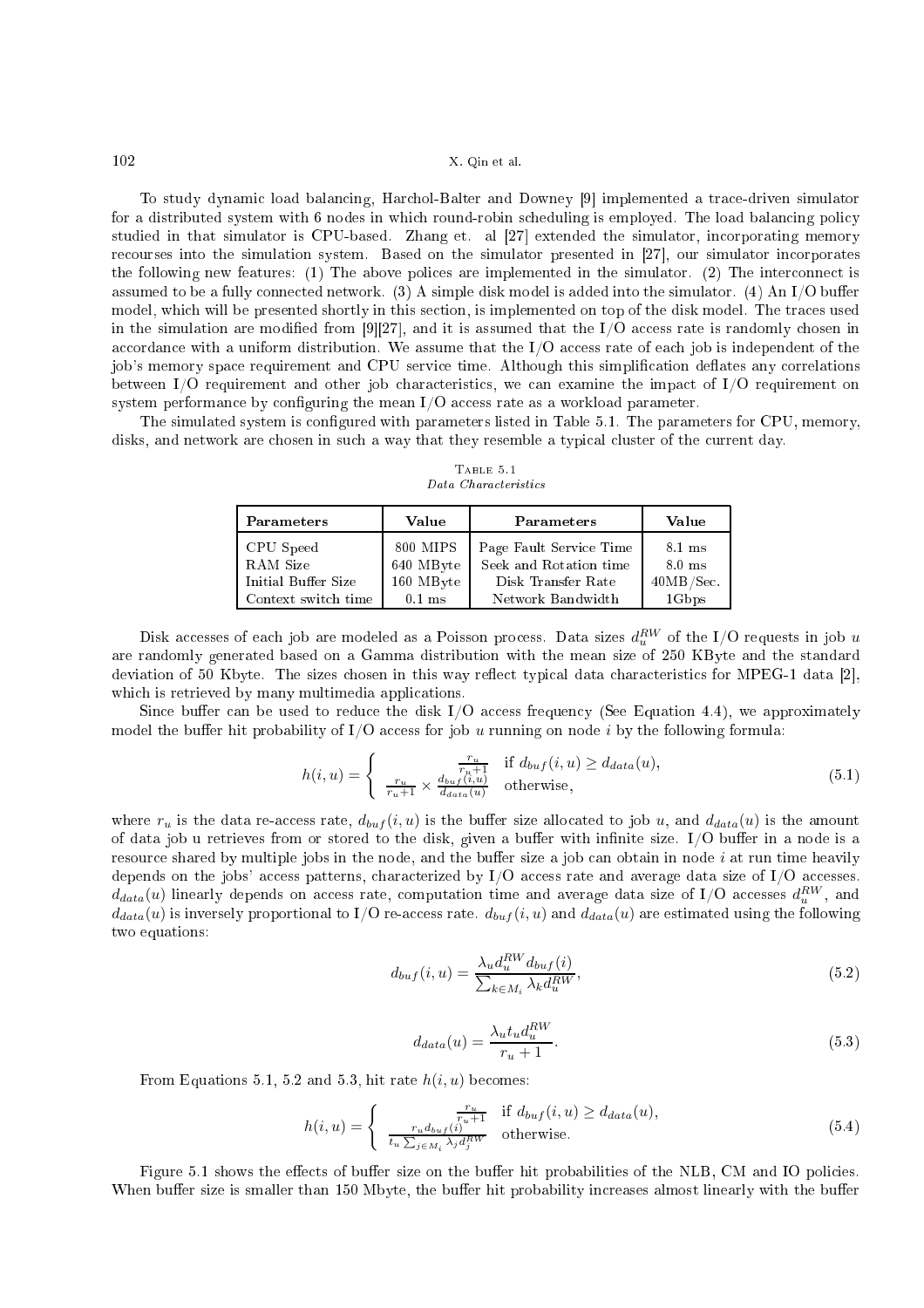size. The increasing rate of the buffer hit probability drops when the buffer size is greater than 150 Mbyte, suggesting that further increasing the buffer size can not significantly improve the buffer hit probability when the buffer size approaches to a level at which a large portion of the  $I/O$  data can be accommodated in the buffer.



 $Fig. 5.1.$  Buffer Hit Probability as a function of the Buffer Size, page-fault rate is  $\angle 4.0$  No./ms,  $I/O$  access rate is 2.2No./ms.

FIG. 5.2. Mean slowdowns as a function of the page-fault rate,  $I/O$  access rate of 0.1 No./ms.

5.2. Memory Intensive Workload. To simulate a memory intensive workload, the  $I/O$  access rate is fixed to a comparatively low level of 0.1 No./ms. The page-fault rate is set from 7.2 No./ms to 8.8 No./ms with increments of 0.2 No./ms. The performance of CM is omitted, since it is very close to that of WAL.

Figure 5.2 reveals that the mean slowdowns of all the policies increase with the page-fault rate. This is because as  $I/O$  demands are fixed, high page-fault rate leads to a high utilization of disks, causing longer waiting time on  $I/O$  processing.

When the page-fault rate is high, WAL outperforms IO and NLB, and the WAL-FC has better performance than both WAL and IO. For example, the WAL policy reduces slowdowns over the IO policy by up to 37.2% (with an average of 31.5%), and the WAL-FC policy improves the performance in terms of mean slowdown over IO by up to a factor of  $4 \ (400\%)$ . The reason is that the IO policy only attempts to balance explicit I/O load, ignoring the implicit I/O load that resulted from page faults. When the explicit I/O load is low, balancing explicit I/O load does not make a significant contribution to balancing the overall system load. In addition, NLB is onsistently the worst among the six poli
ies, sin
e NLB leaves three shared resources extremely imbalanced and does not improve the buffer utilization by the adaptive configuration of buffer sizes.

More interestingly, the policies that use the feedback control mechanism algorithm considerably improve the performan
e over those without employing the feedba
k ontroller. For example, WAL-FC improves the system performan
e over WAL by up to 274% (with an average of 220%). Consequently, the slowdowns of NLB, WAL, and IO are more sensitive to the page-fault rate than WAL-FC.

**5.3.** I/O-Intensive Workload. To stress the I/O-intensive workload in this experiment, the I/O access rate is fixed at a high value of 2.8 No./ms, and the page-fault rate is chosen from 1.6 No./ms to 2.1 No./ms with increments of 0.1No./ms. The low page-fault rates imply that, even when the requested memory space is larger than the allocated memory space, page faults do not occur frequently. This workload reflects a scenario where memory-intensive jobs exhibit high temporal and spatial locality of access. Figure 5.3 plots slowdown as a function of the page-fault rate. The results of IO are omitted from Figure 5.3, since they are nearly identical to those of WAL.

First, the results show that the WAL scheme significantly outperforms the NLB and CM policies, suggesting that NLB and CM are not suitable for I/O intensive workload. For example, as shown in Figure 5.3, WAL improves the performan
e of CM in terms of the mean slowdown by up to a fa
tor of 9 (with an average of 476%). This is be
ause the CM poli
ies only balan
e CPU and memory load, ignoring the imbalan
ed I/O load of lusters under the I/O intensive workload.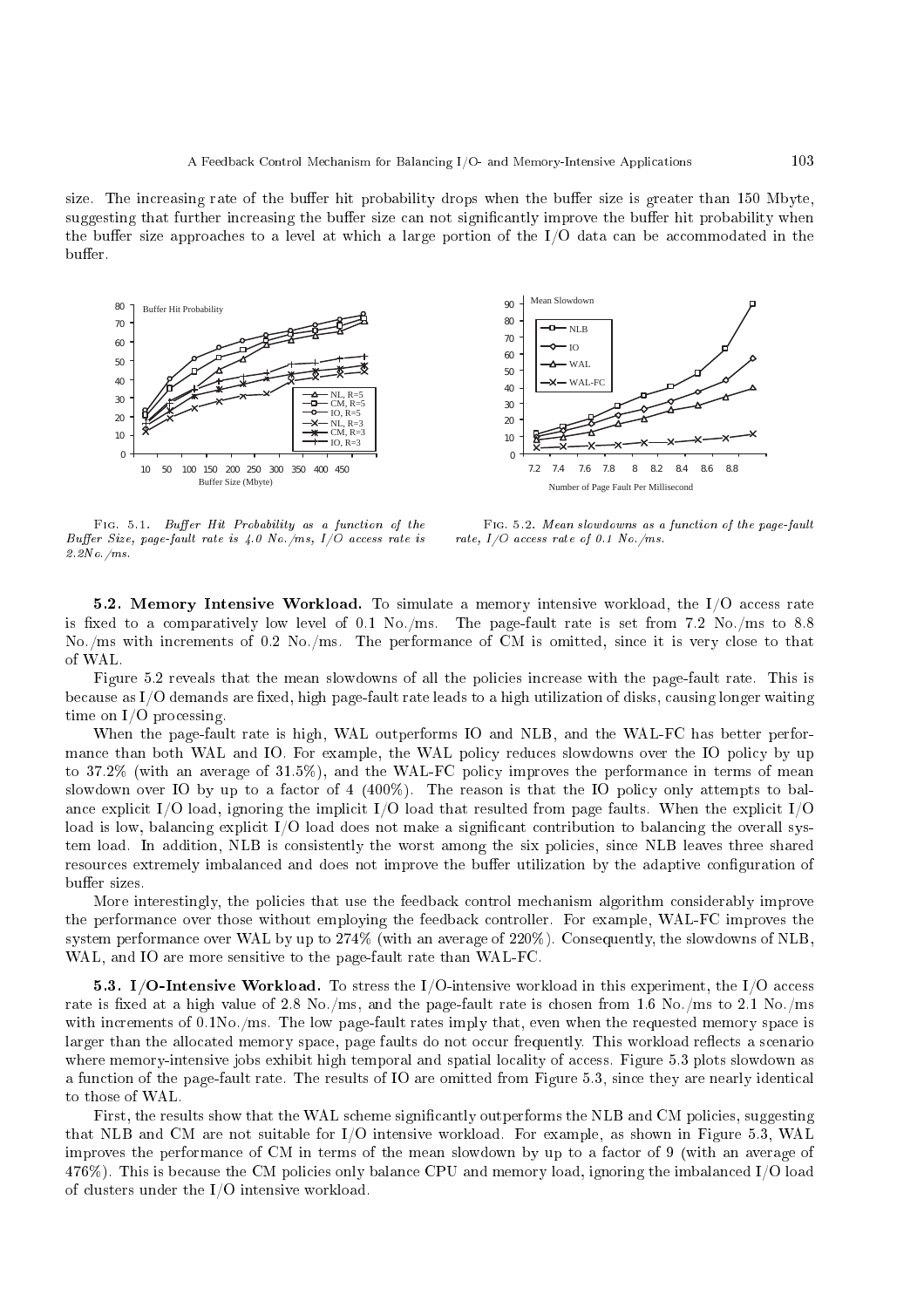

Fig. 5.3. Mean slowdown as a function of the page-fault rate,  $I/O$  access rate is 2.8 No./ms.

Second, Figure 5.3 shows that WAL-FC significantly outperforms WAL. For example, WAL-FC delivers a performance improvement over WAL by up to 282% (with an average of 125%). Again, this is because the WAL-FC s
heme applies the feedba
k ontroller to meet the high I/O demands by hanging the weights and the I/O buffer sizes to achieve a high buffer hit probability. This result suggests that improving the I/O buffer utilization by using the feedba
k ontrol me
hanism an potentially alleviate the performan
e degradation resulted from the imbalan
ed I/O load.

Third, the results further show the slowdowns of NLB and CM are very sensitive to the page-fault rate. In other words, the mean slowdowns of NLB and CM all increase noticeably with the increasing value of  $I/O$  load. One reason is, as  $I/O$  load are fixed, a high page-fault rate leads to high disk utilization, causing longer waiting time on  $I/O$  processing. A second reason is, when the  $I/O$  load is imbalanced, the explicit I/O load imposed on some node will be very high, leading to a longer paging fault processing time. Conversely, the page-fault rate makes insignificant impact on the performance of WAL, and WAL-FC. Since the high I/O load imposed on the disks is diminished either by balan
ing the I/O load or by improving the buffer utilization. This observation suggests that the feedback control mechanism is capable of boosting the performance of clusters under I/O-intensive workload even in the absence of any dynamic load-balancing s
hemes.

**5.4. Memory and I/O intensive Workload.** The two previous sections presented the best cases for the proposed s
heme sin
e the workload was either highly memory-intensive or I/O-intensive but not both. In these extreme scenarios, the feedback control mechanism provides more benefits to clusters than load-balancing policies do. This section attempts to show another interesting case in which the cluster has a workload with both high memory and I/O intensive jobs. The I/O access rate is set to 1.5 No./ms. The page fault rate is from 7.2 No./ms to 8.4 No./ms with increments of 0.2 No./ms.

Figure 5.4 shows that the performances of CM, IO, and WAL are close to one another. This is because the tra
e, used in this experiment, omprises a good mixture of memory-intensive and I/O-intensive jobs. Hence, while CM takes advantage of balancing CPU-memory load, IO can enjoy benefits of balancing I/O load. Interestingly, under this specific memory and  $I/O$  intensive workload, the resultant effect of balancing CPU-memory load is almost identical to that of balancing  $I/O$  load.

A se
ond observation is that, under the memory and I/O intensive workload, load-balan
ing s
hemes a
hieve higher level of improvements over NLB. The reason is that when both memory and I/O demands are high, the buffer sizes in a cluster are unlikely to be changed, as there is a memory contention among memory-intensive and I/O-intensive jobs. Thus, instead of fluctuating widely to optimize the performance, the buffer sizes finally onverge to a value that minimizes the mean slowdown.

Third, in
orporating the feedba
k ontrol me
hanism in the existing load-balan
ing s
hemes is able to further boost the performance. For example, compared with WAL, WAL-FC further decreases the slowdown by up to 54.5% (with an average of 30.3%). This result suggests that, to sustain a high performance in clusters, compounding a feedback controller with an appropriate load-balancing policy is desirable and strongly re
ommend.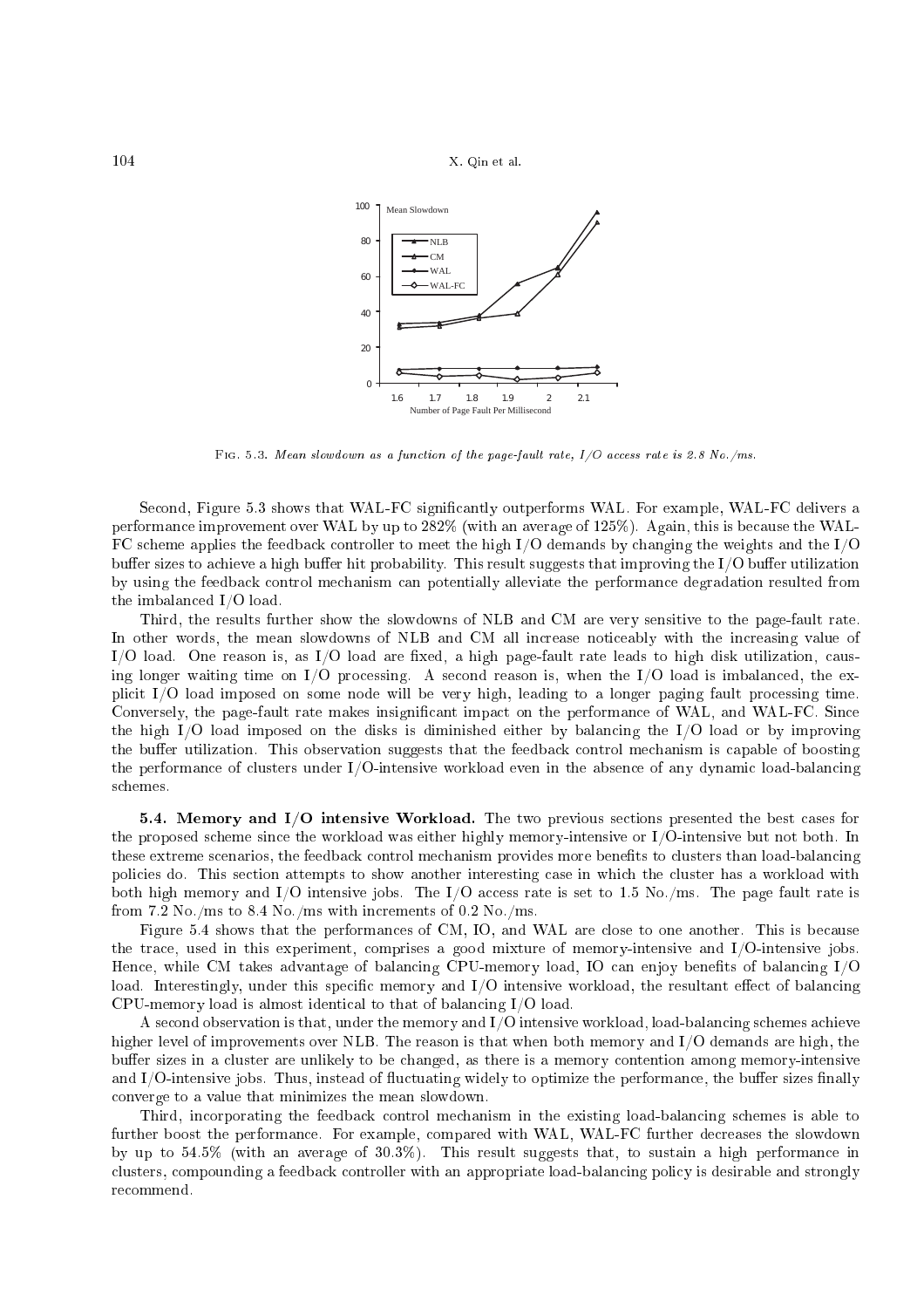

FIG. 5.4. Mean slowdowns as a function of the page-fault rate,  $I/O$  access rate of 1.5 No./ms.



FIG. 5.5. Mean slowdown as a function of the size of average data size. Page fault rate is 0.5 No./ms, and I/O rate is 2.6 No./ms.

5.5. Average Data Size. In the previous experiments, the data sizes are chosen based on typical multimedia applications. It is noted that I/O load depends on I/O access rate and the average data size of I/O requests, which in turn rely on the I/O access patterns of applications. The purpose of this experiment is to study the performance improvements achieved by the feedback control mechanism for other types of applications if they exhibit different characteristics. Specifically, Figure 5.5 shows the impact of average data size on the performance of the feedback control mechanism. The page fault rate and the I/O access rate are set to 0.5 No./ms and 2.6 No./ms., respectively. The average data size is chosen from 100 KByte to 400 KByte with in
rements of 50 KByte.

Figure 5.5 indicates that, for three examined load-balancing policies, the mean slowdown increases as the average data size increases. This is because, under circumstance that both page fault rate and I/O access rate are fixed, a large average data size yields a high utilization of disks, causing longer waiting times on  $I/O$ pro
essing. More importantly, Figure 5.5 shows that the performan
e improvement gained by the feedba
k ontrol me
hanism be
omes more noti
eable when the average data size is large. This result suggests that the proposed approach is not only beneficial for multimedia applications, but also turns out to be useful for a variety of appli
ations that are data intensive in nature.

6. Conclusions. In this paper, we have proposed a feedback control mechanism to dynamically adjust the weights of recourses and the buffer sizes in a cluster with a general and practical workload that includes memory and I/O intensive workload conditions. The primary objective of the proposed approach is to minimize the number of page faults for memory-intensive jobs while improving the buffer utilization of  $I/O$ -intensive jobs. The feedback controller judiciously configures the weights to achieve an optimal performance. Meanwhile, under a workload where the memory demand is high, the buffer sizes are decreased to allocate more memory for memory-intensive jobs, thereby leading to a low page-fault rate.

To evaluate the performance of the mechanism, we compared the proposed WAL-FC scheme with WAL, CM, and IO. For comparison purposes, the NLB policy that does not consider load balancing is also simulated. A trace-driven simulation provides extensive empirical results demonstrating that WAL-FC is effective in enhancing performance of existing dynamic load-balancing policies under memory-intensive or I/O-intensive workload. In particular, when the workload is memory-intensive, WAL-FC reduces the mean slowdown over the CM and IO policies by up to a factor of 9. Further, we have made the following observations:

- 1. When the page-fault rate is higher and the I/O rate is very low, WAL and CM outperform IO and NLB, and WAL-FC has better performan
e than WAL;
- 2. When I/O demands are high, WAL and IO are significantly superior to CM and NLB. And WAL-FC has noti
eably better performan
e than that of IO;
- 3. Under an I/O intensive workload, the mean slowdowns of NLB and CM all increase noticeably with I/O load. Conversely, the page-fault rate makes insignificant impact on the performance of IO, WAL, and WAL-FC.
- 4. Under the workload with a good mixture of memory and I/O intensive jobs, WAL-FC a
hieves high level of improvements over NLB.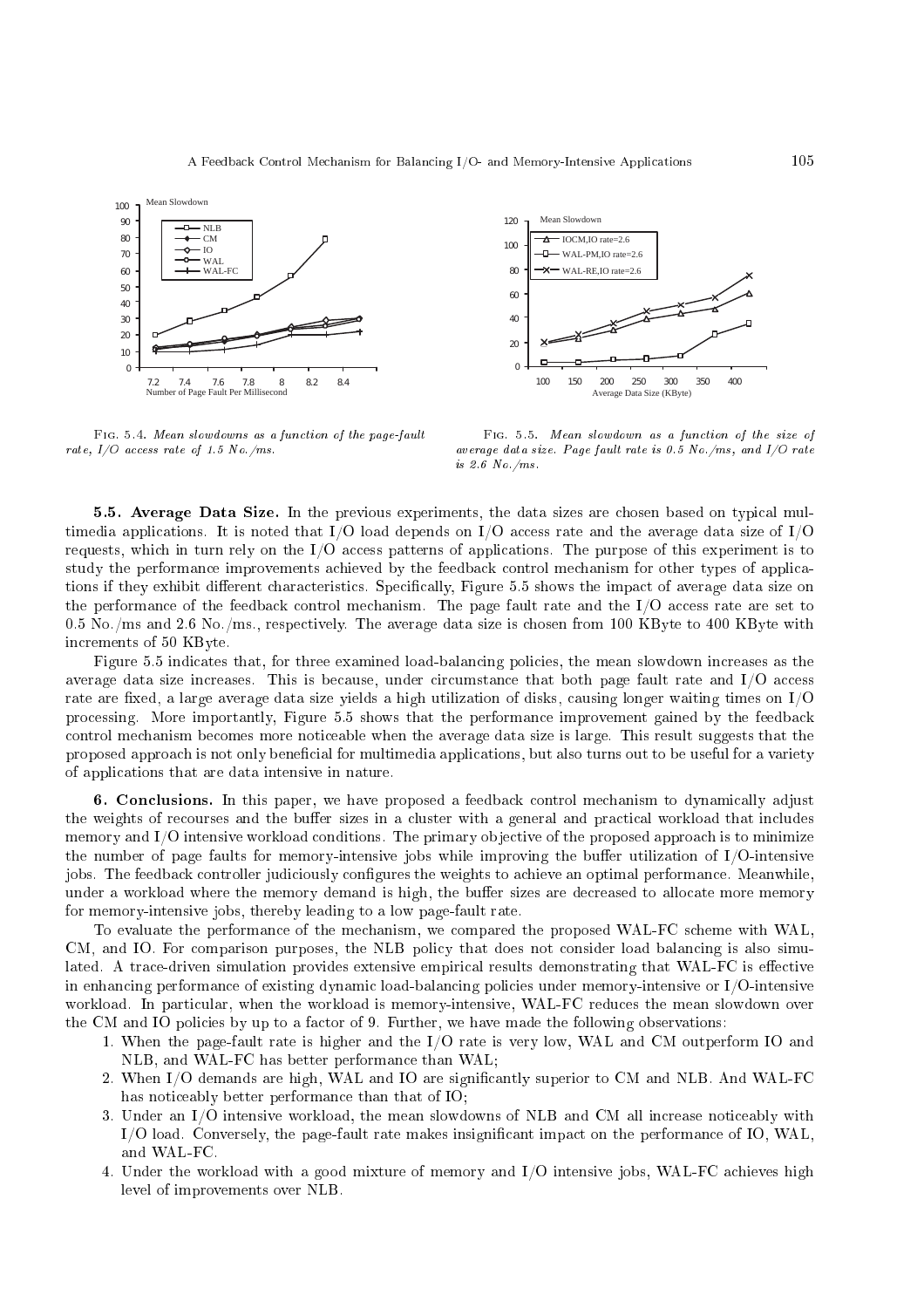5. The performan
e improvement gained by the feedba
k ontrol me
hanism be
omes pronoun
ed when the average data size is relatively large. Future studies in this area may be performed in several directions. First, the feedback control mechanism will be implemented in a cluster system. Second, we will study the stability of the proposed feedback controller. Finally, it will be interesting to study how quickly the feedback controller converges to the optimal value in clusters.

7. A
knowledgements. This work was partially supported by an NSF grant (EPS-0091900), a start-up research fund (103295) from the research and economic development office of the New Mexico Institute of Mining and Technology, a Nebraska University Foundation grant (26-0511-0019), a UNL Academic Program Priorities Grant, and a Chinese NSF 973 project grant (2004cb318201). We are grateful to the anonymous referees for their insightful suggestions and omments.

#### **REFERENCES**

- [1] A. ACHARYA AND S. SETIA, Availability and Utility of Idle Memory in Workstation Clusters, Proc. ACM SIGMETRICS Conf. Measuring and Modeling of Computer Systems, May 1999.
- [2] E. BALAFOUTIS, G. NERJES, P. MUTH, M. PATERAKIS, P. TRIANTAFILLOU, AND G. WEIKUM, Clustered Scheduling Algorithms for Mixed-Media Disk Workloads, Pro
. Int'l Conf. on Cluster Computing, 2002.
- [3] J. BASNEY AND M. LIVNY, Managing Network Resources in Condor, Proceedings of the Ninth IEEE Symposium on High Performan
e Distributed Computing, Pittsburgh, Pennsylvania, August 2000, pp 298-299.
- [4] C.CHANG, B. MOON, A. ACHARYA, C. SHOCK, A. SUSSMAN, J. SALTZ, Titan: A High-Performance Remote-sensing Database, Pro
. of International Conferen
e on Data Engineering, 1997.
- [5] D. EAGER, E. LAZOWASKA, AND J. ZAHORJAN, A comparison of receiver-initiated and sender-initiated adaptive load sharing, Proceedings of the 1985 ACM SIGMETRICS conference on Measurement and modeling of computer systems, Austin, Texas, 1985. Texas, 1985. In the same state of the same state of the same state of the same state of the same state of the
- [6] D. J. Evans and WUNBUTT, Load balancing with network partitioning using host groups, Parallel computing, 20:325-345, Mar
h 1994.
- [7] M. GAREY AND D. JOHNSON, Computers and Intractability: A Guide to the theory of NP-Completeness, W.H. Freeman, 1979.
- R. L. GRAHAM, Bounds on Multiprocessing Timing Anomalies, SIAM J. Applied Math., Vol.17, No.2, pp.416-429, 1969. [9] M. HARCHOL-BALTER AND A. DOWNEY, Exploiting Process Lifetime Distributions for Load Balacing, ACM transaction on
- Computer Systems, vol. 3, no. 31, 1997.
- [10] C. HUI AND S. CHANSON, *Improved Strategies for Dynamic Load Sharing*, IEEE Concurrency, vol.7, no.3, 1999.
- [11] L. LEE, P. SCHEAUERMANN, AND R. VINGRALEK, File Assignment in Parallel I/O Systems with Minimal Variance of Service
- time, IEEE Trans. on Computers, Vol. 49, No.2, pp.127-140, 2000. [12] B. LI AND K. NAHRSTEDT, A Control Theoretical Model for Quality of Service Adaptations, in IEEE International Workshop on Quality of Servi
e, May 1998.
- [13] F.C.H. LIN AND R.M. KELLER, The Gradient Model Load Balancing Method, IEEE Trans. Software Engineering, vol. 13, no. 1, pp. 32-38, Jan. 1987.
- [14] F. MUNIZ AND E.J. ZALUSKA, Parallel Load Balancing: An Extension to the Gradient Model, Parallel Computing, vol. 21, pp. 287-301, 1995.
- [15] R. POLLAK, A Hierarchical Load Balancing Environment for Parallel and Distributed Supercomputer, Proc. of the International Symposium on Parallel and Distributed Super
omputing, Fukuoka, Japan, September 1995.
- [16] X. QIN, H. JIANG, AND D. R. SWANSON, An Efficient Fault-tolerant Scheduling Algorithm for Real-time Tasks with Precedence Constraints in Heterogeneous Systems, Proc. the 31st Int'l Conf. on Parallel Processing (ICPP 2002), Vancouver, Canada, Aug 2002, pp. 360-368.
- [17] X. Qin, H. Jiang, Y. Zhu, and D. Swanson, Dynamic Load Balancing for I/O-Intensive Tasks on Heterogeneous Clusters, Proc. of the 10th International Conference on High Performance Computing (HiPC 2003), Dec.17-20, 2003, Hyderabad, India.
- [18] P. SCHEUERMANN, G. WEIKUM, P. ZABBACK, Data Partitioning and Load Balancing in Parallel Disk Systems, The VLDB Journal, pp. 48-66, July, 1998.
- [19] H. SHEN, S. LOR, AND P. MAHESHWARI, An architecture-independent graphical tool for automatic contention-free processto-processor mapping, Journal of Supercomputing, Vol. 18, No. 2, 2001, p. 115-139.
- [20] D. C. STEERE, A. GOEL, J. GRUENBERG, ET. AL., A Feedback-driven Proportion Allocator for Real-Rate Scheduling, Operating Systems Designand Implementation, New Orleans, Louisiana, Feb 1999.
- [21] M. SURDEANU, D. MODOVAN, AND S. HARABAGIU, Performance Analysis of a Distributed Question/Answering System, IEEE Trans. on Parallel and Distributed Systems, Vol. 13, No. 6, pp. 579-596, 2002.
- [22] T. TANAKA, Configurations of the Solar Wind Flow and Magnetic Field around the Planets with no Magnetic field: Calculation by a new MHD, Journal of Geophysical Research, pp. 17251-17262, Oct. 1993.
- [23] G. VOELKER, Managing Server Load in Global Memory Systems, Proc. ACM SIGMETRICS Conf. Measuring and Modeling of Computer Systems, May 1997.
- [24] M. WILLEBECK-LEMAIR AND A. REEVES, Strategies for Dynamic Load Balancing on Highly Parallel Computers, IEEE Trans. Parallel and Distributed Systems, vol. 4, no. 9, pp. 979-993, Sept. 1993.
- [25] X. WU, V. TAYLOR, AND R. STEVENS, Design and Implementation of Prophesy Automatic Instrumentation and Data Entry System, Pro
. of the 13th International Conferen
e on Parallel and Distributed Computing and Systems, Anaheim, CA, August 2001.